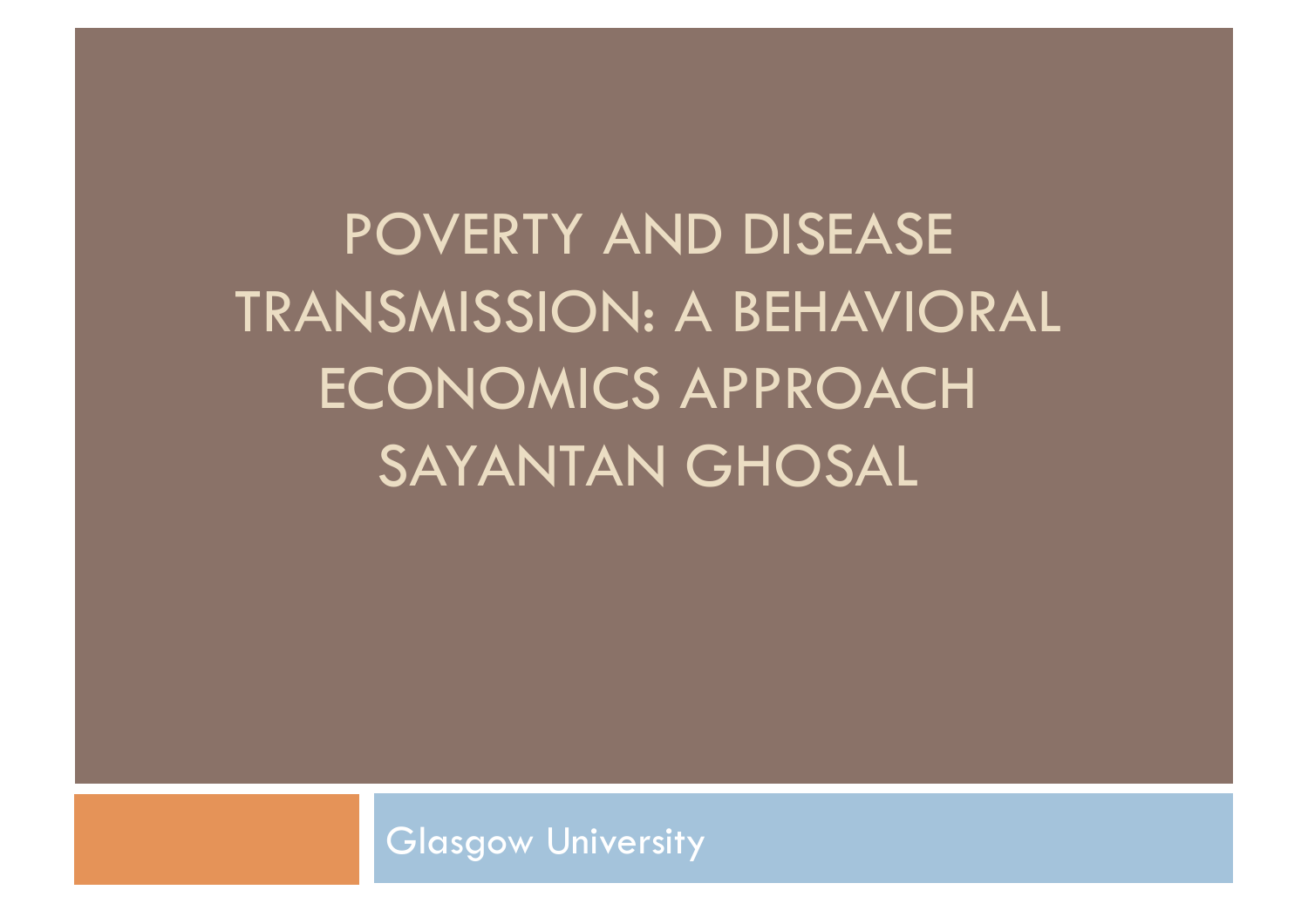## Behavioral Poverty Traps

Largely missing from conventional analyses of poverty traps are the psychological mechanisms through which the experience of poverty forms the beliefs, values and aspirations of the poor.

Pro-poor policies tend to focus on relaxing external constraints that may perpetuate poverty traps, such as lack of credit or insecure property rights, but internal constraints such as learned helplessness, pessimistic beliefs, an external locus of control, perception of risks (including health risks) are also important.

These internal constraints are endogenous because they adapt to the experience of chronic poverty and persistent marginalization. Over time, however, they could become an independent source of disadvantage for poor persons in their own right.

Fieldwork in Kolkta, India: The 'Dream Building' sessions pioneered by the Durbar Foundation to empower a marginalized, stigmatized community of sex workers in Kolkata provides evidence of the potential impact of interventions in raising aspirations.

References: "Decisions with Endogeneous Frames", (with P. Dalton), *Social Choice and Welfare* (2012) 38:585-600; "Poverty and Aspirations Failure", (with P. Dalton and A. Mani), forthcoming, *Economic Journal*; "Characterizing Behavioral Decisions", (with P. Dalton); "Sex Workers, Stigma and Self-Belief: Evidence from a Psychological Training Program in India" (with Smarajit Jana, Anandi Mani, Sandip Mitra, Sanchari Roy)..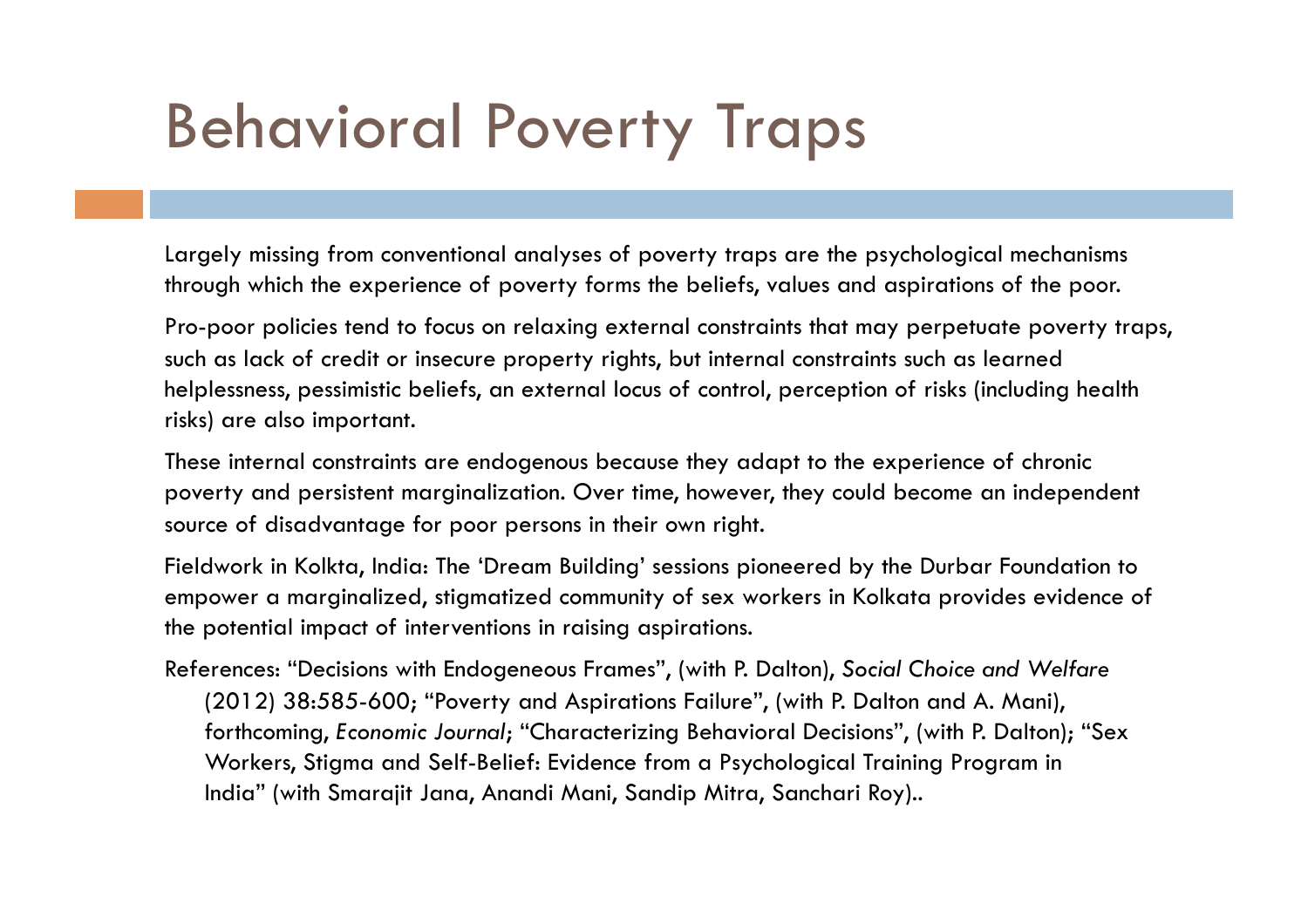# Aspirations Cycle: Dalton, Ghosal and Mani (2014)

Blue (solid) arrows are positive  $(+)$  feedbacks; red (dashed) lines are negative  $(-)$  feedbacks (but also, two negatives make a positive).

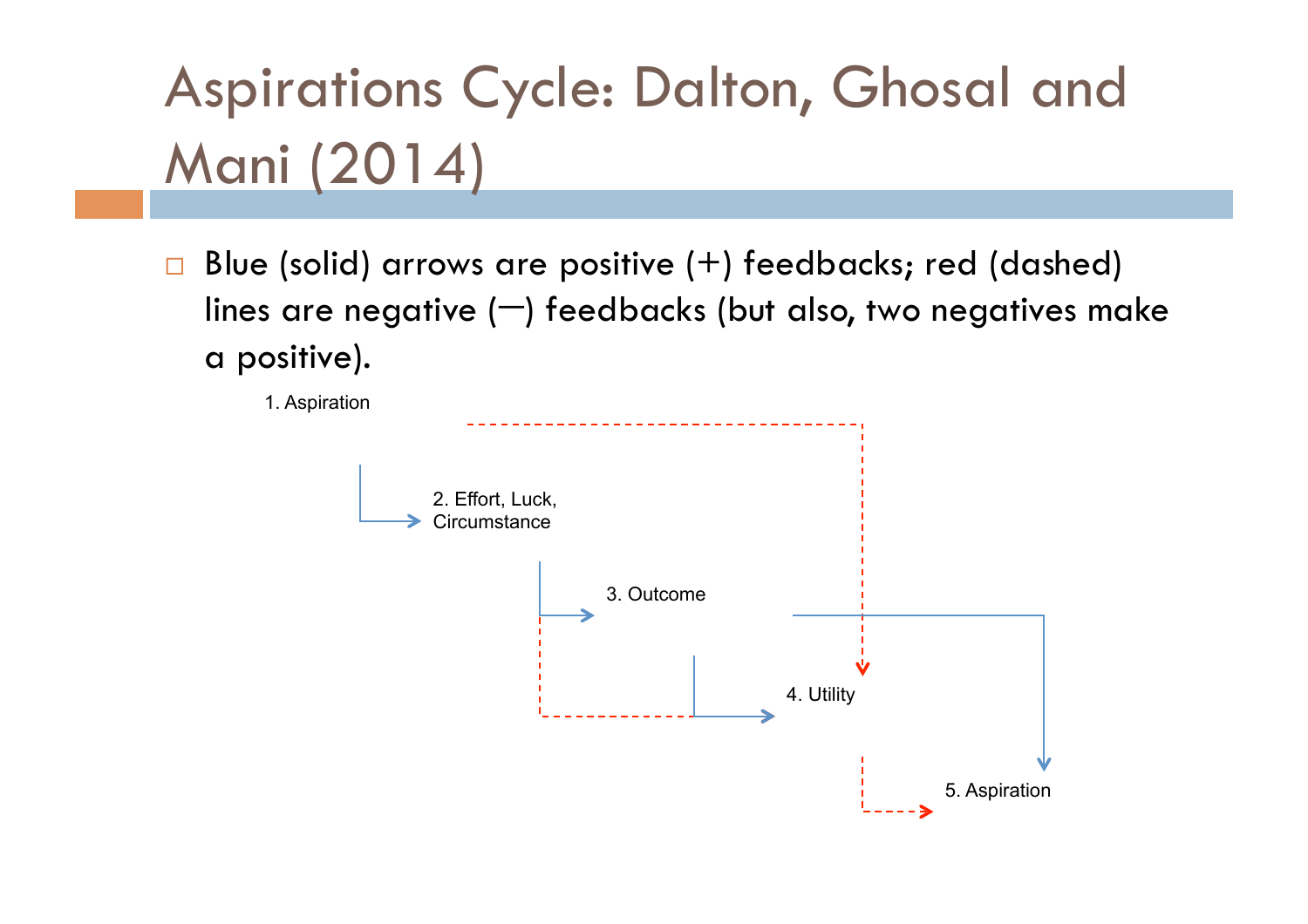Poverty, the allocation of attention and mitigation of disease transmission (with Dr. Katie Hampson and Dr. Tiziana Lembo)

- □ Poverty and disease transmission: an income gradient in disease transmission?
- The experience of poverty and marginalisation impacts on the perceptions and salience of health risks and vulnerability to such risks in poor marginalised communities and in turn, leads to poor health outcomes and perpetuates health inequalities.
- $\Box$  Prevention of health risks in poor marginalized communities: for some diseases (eg. rabies), effective measures to prevent health risks (e.g. via participation in a vaccination campaign) are available at a low cost but community participation tends to be inadequate.
- $\Box$  Treatment, once a disease has been contracted, is often traumatic and requires paying for expensive medication (whose supply tends to be uncertain) as well as incurring considerable travel and other economic and psychological costs.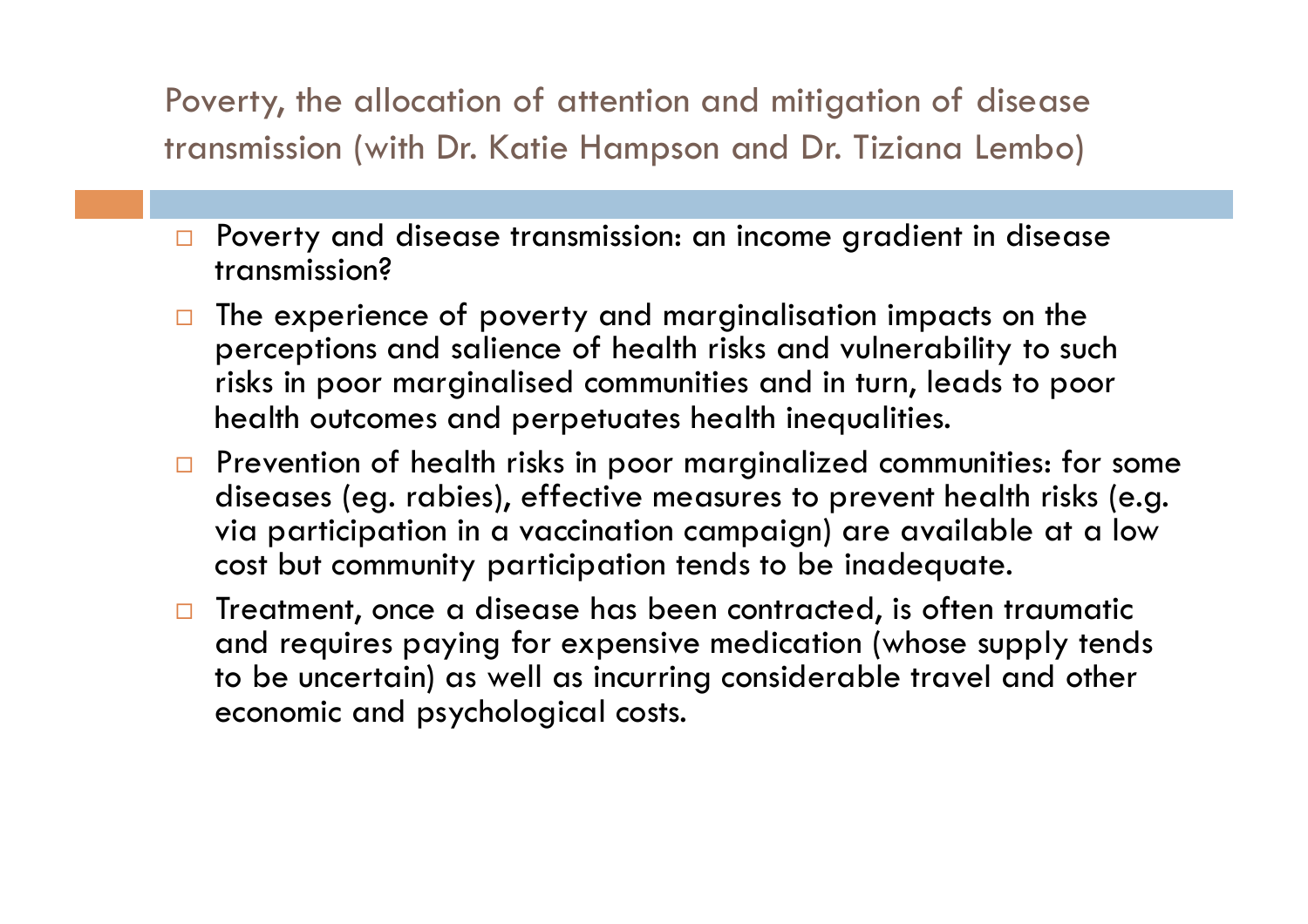### An income gradient in disease transmission?

- $\Box$  A key insight from psychology is that the allocation of attention is inherently selective, as cognitive capacity at the individual level is a finite resource [Kahneman 1973].
- $\Box$  Poverty implies low levels of current consumption.
- $\Box$  A poor individual will allocate attention to activities that are related to protecting or even enhancing current income, as the additional payoff (i.e. the marginal utility) from an extra unit of consumption is high.
- $\Box$  The opportunity costs of paying attention to other tasks with less immediate and tangible benefits are greater. These other tasks include participating in disease prevention activities.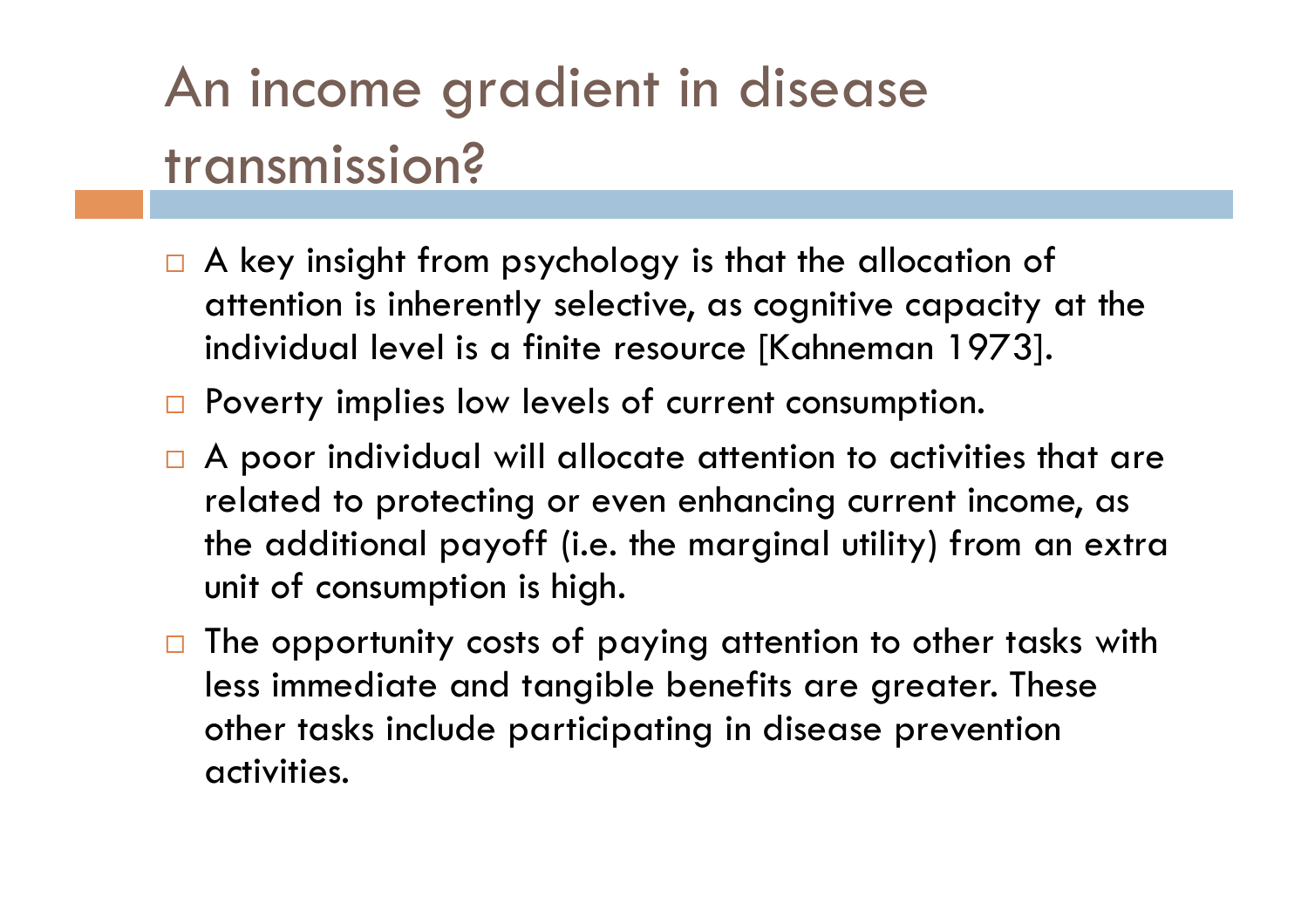### Poverty and collective action for disease transmission

- $\Box$  Assume, in initially, that there is a fixed net (expected) benefit to an individual from activities that mitigate disease transmission.
- $\Box$  Then, attention paid to such activities will be greater when the consumption level of an individual is higher, resulting in an income gradient in disease transmission.
- □ More generally, the (cognitive) opportunity cost of attention allocation will impact on the salience of a specific task and material constraints imposed by poverty on the one hand and an underlying collective action problem relating to the prevention of disease transmission on the other.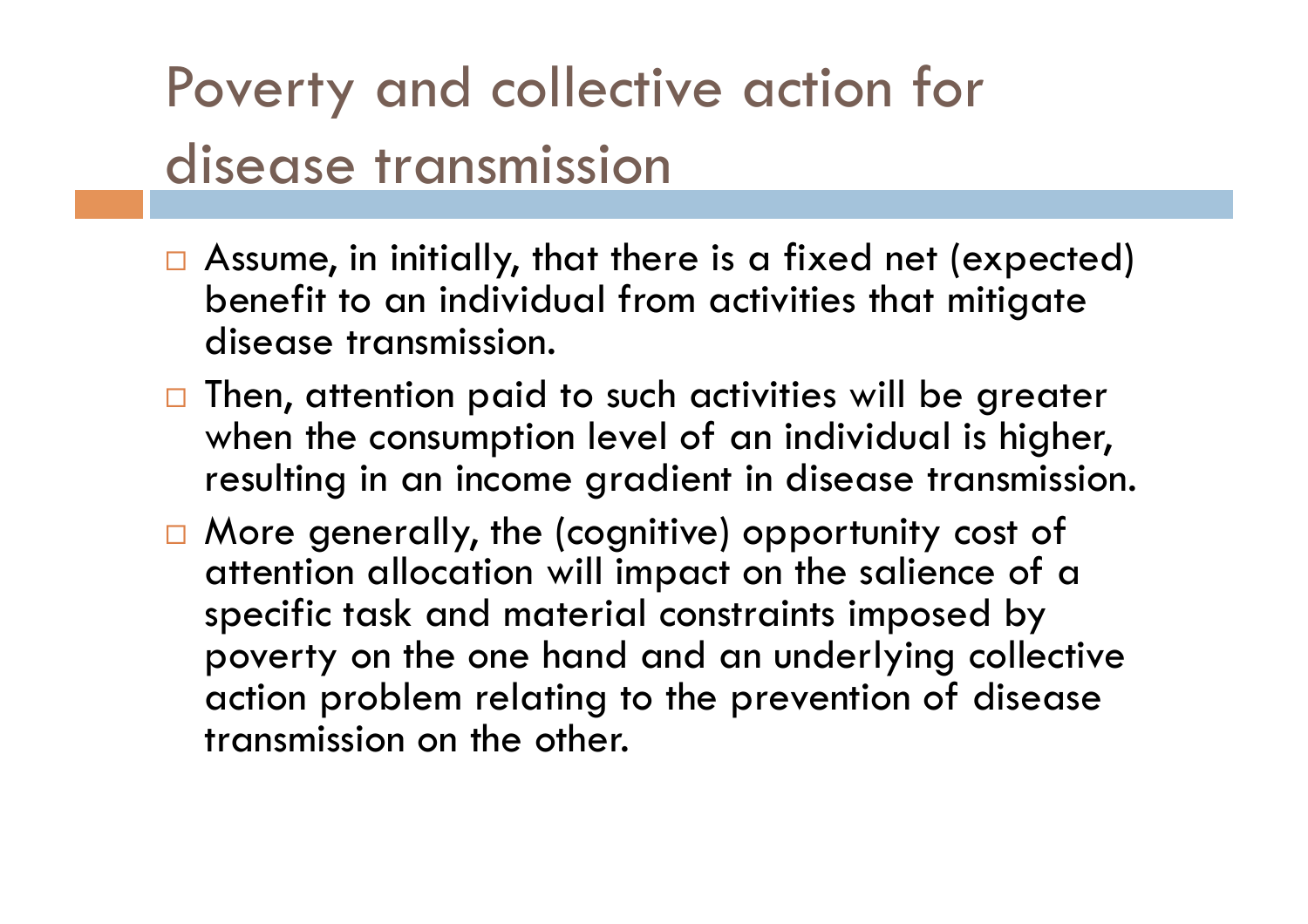#### LKAS Research Programme

- *Fieldwork*: A baseline survey followed by field experiments to evaluate the impact of specific interventions that aim to alter the salience of participation in village level vaccination campaigns. Eg. individuals in the treatment group will also be asked to recall local rabies-related incidents in the recent past (the distress for individuals and family members exposed to rabies) or individuals in the treatment group will be exposed to the experience of a person in a neighbouring village who has been exposed to a rabid dog bite. A record of who participated will be kept. Qualitative methods (e.g. interviews and focus groups will be used to gain insights into the mechanisms through which the interventions potentially work.
- *Theoretical modelling*: In an initial model, a decision problem will be studied which involves the allocation of scarce attention between a large number of competing tasks. The model will formalise the idea that the decision maker will allocate attention to those tasks where the perceived expected gain from a unit of extra attention is the highest at a given point in time resulting in a selective allocation of attention. The benefit/cost ratios of different interventions will be quantified by calibrating key model parameters using the data generated by the fieldwork.